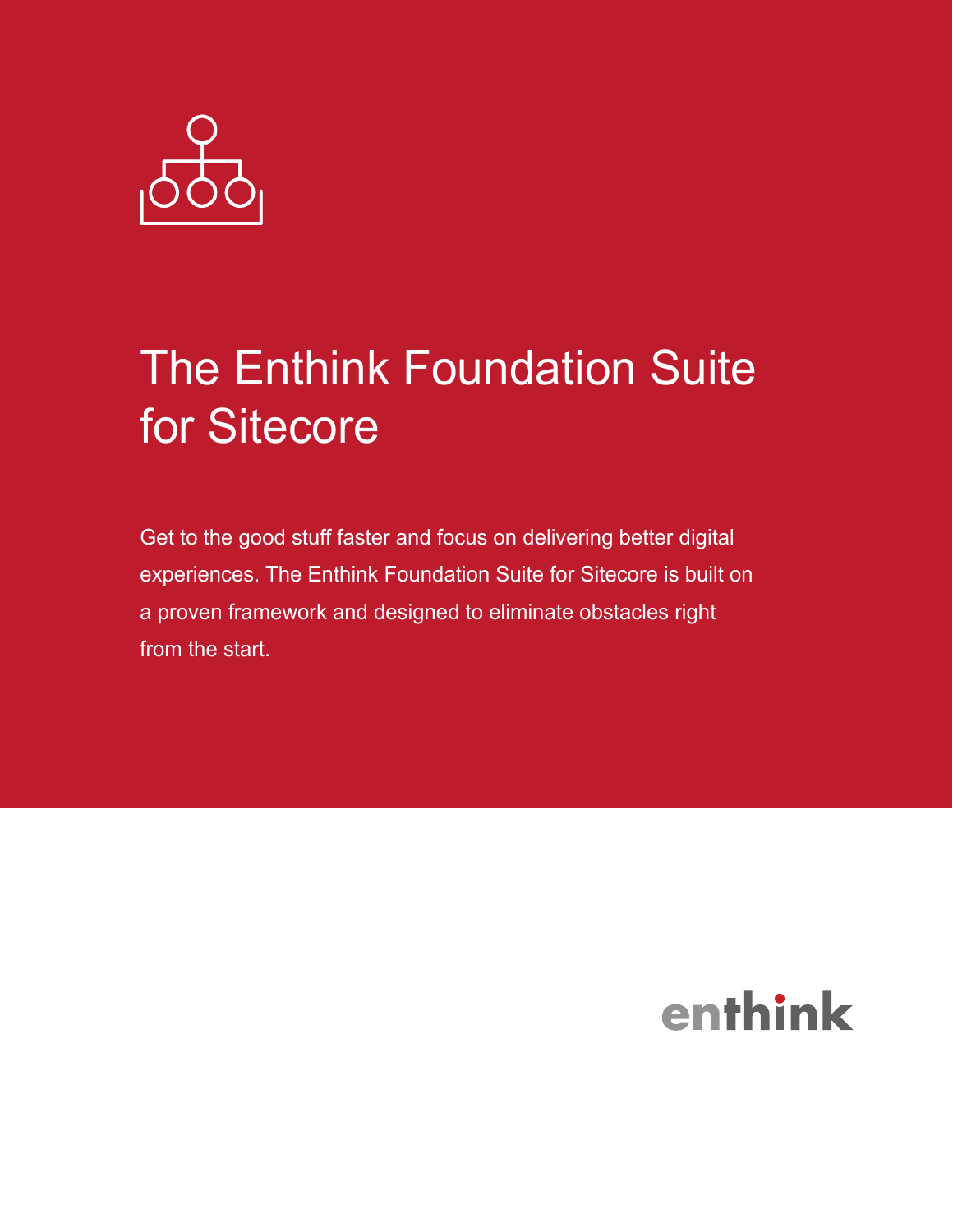

### GET TO THE GOOD STUFF FASTER!

*Begin reaping the benefits of creating, managing, and optimizing your online customer experiences to get, keep and grow relationships with your customers, partners, suppliers and employees.*

One of the biggest obstacles standing in the way of implementing a new content management system is the time investment needed to plan and resource effectively. The Foundation Suite for Sitecore provides a seamless solution which delivers better benefits to efficiently manage your customers' online experience and get to the good stuff faster. The good stuff is what makes your message stand out and adds value. Start by focusing on creating stronger online experience, thus enabling you to build a greater digital experience for your customers online presence.

Our approach augments your ability to rapidly customize. Enthink can quickly and easily develop styles and components while marketing and business leaders are able to focus on evolving and enhancing user online experiences and designs.

We have developed proven methods to organize, create, capture and distribute knowledge to ensure its availability for your users. Your team is trained to utilize the Foundation Suite for Sitecore solution so that they can create a targeted online presence. Take advantage of this by deploying your site as is and focus on adding new features as needed. Expand and create in ways you never thought possible and start to reap the benefits of creating, managing, and optimizing your online customer experiences.

Ensure your unique requirements are met by leveraging any combination of the Enthink Foundation Suite valueadded services. These services can also be added at any time during the evolution of your project. Services include heuristic evaluation, third-party integration, personalization, user experience design, standardize and develop HTML, e-commerce, email and print experience management and more.



#### ENTHINK'S **VALUE-ADDED** SERVICES

AND MORE!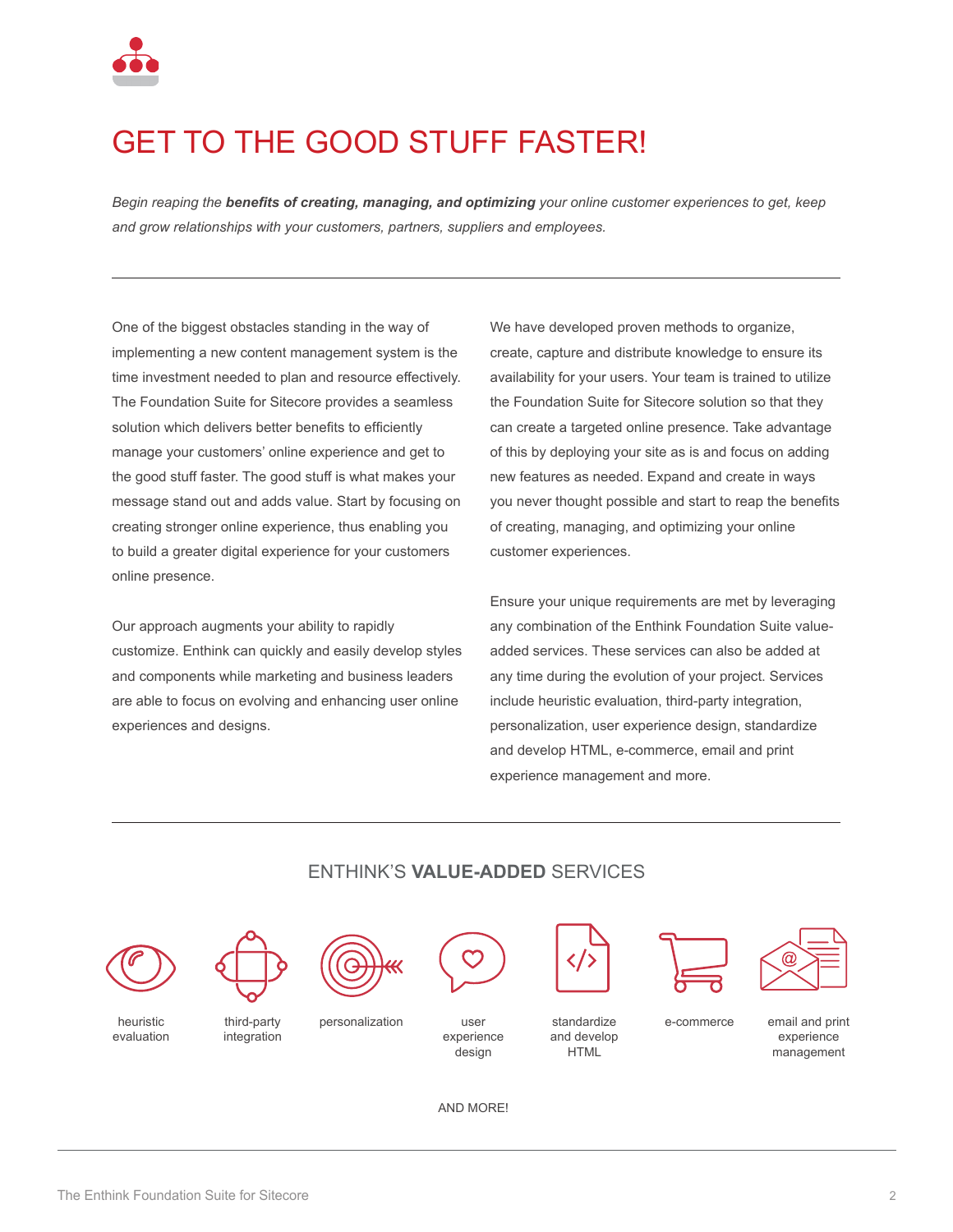

### MAKING DIGITAL EASY

*Realize the power of providing online customer experiences to build brand, drive demand and extend reach with Enthink's Foundation Suite for Sitecore.*



Time and resources are a critical element in developing your online presence. **Take advantage of our best practices** to avoid common obstacles standing in the way of implementing a new content management system.



#### NO SURPRISES WITH **FIXED PRICING**

The concept is simple. **Our fixed price strategy minimizes customer uncertainty** and offers stability while eliminating charges that inevitably drive up the cost of any project. Thanks to our years of experience and expertise, we have developed a strategy that allows for a predictable budget for your project.



#### PEACE OF MIND IS **FREE**

You have other things to worry about. Our ground breaking service offering **includes a free project review** to determine the best way forward for your project. Once up and running you can continue to evolve and grow with monthly maintenance and support.



#### **CUSTOMIZED** INDUSTRY VERTICALS

Using our best practices, we have **developed several focused and customizable vertical sites** to aid getting your message online quicker and easier, allowing you to focus on evolving and growing your digital strategy. These include B2B, health, financial, education, government, B2C, and more.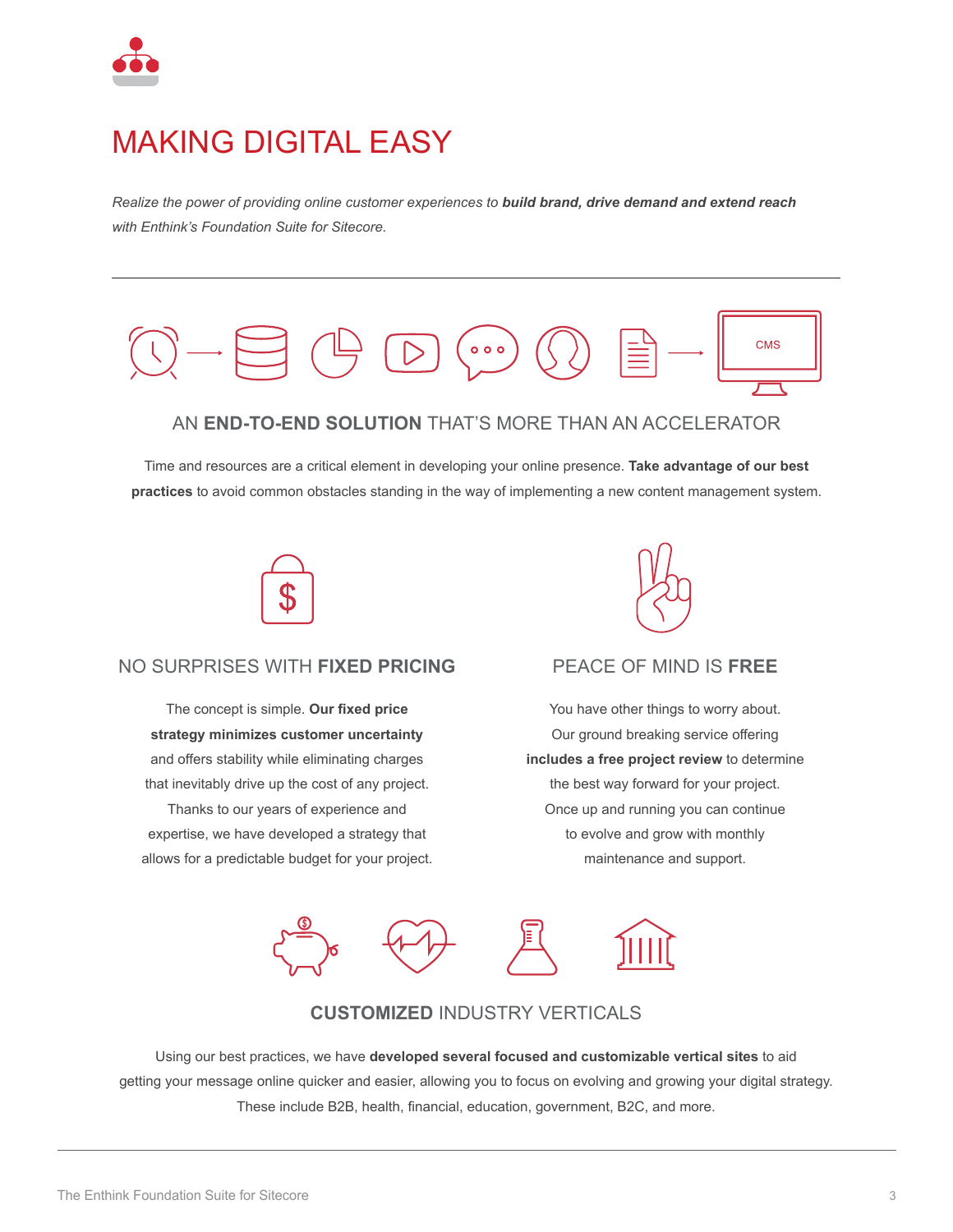

### EVOLVE AND GROW

*You can continue to evolve and grow your digital strategy by building on the Foundation Suite for Sitecore project and apply best practices passed on by our experts.* 





**DESIGN** IMPACT

We think about how **design impacts your ability to do business**, including page layouts and templates. This allows you to optimize your online presence.



The included components can be customized with your brand identity to **support your company's digital marketing initiatives**.





#### **DESIGN** REFRESH

We apply a **design review of the project standards and user experiences**. This is accomplished while reviewing business and user requirements such as site structure, navigation and document functionality.



The Enthink Foundation Suite for Sitecore **supports multiple sites as well as child sites**. Take advantage of the structure of the parent site by passing it along to the child site. For instance, you can keep the theme from the parent site and adjust the colors within the child site.